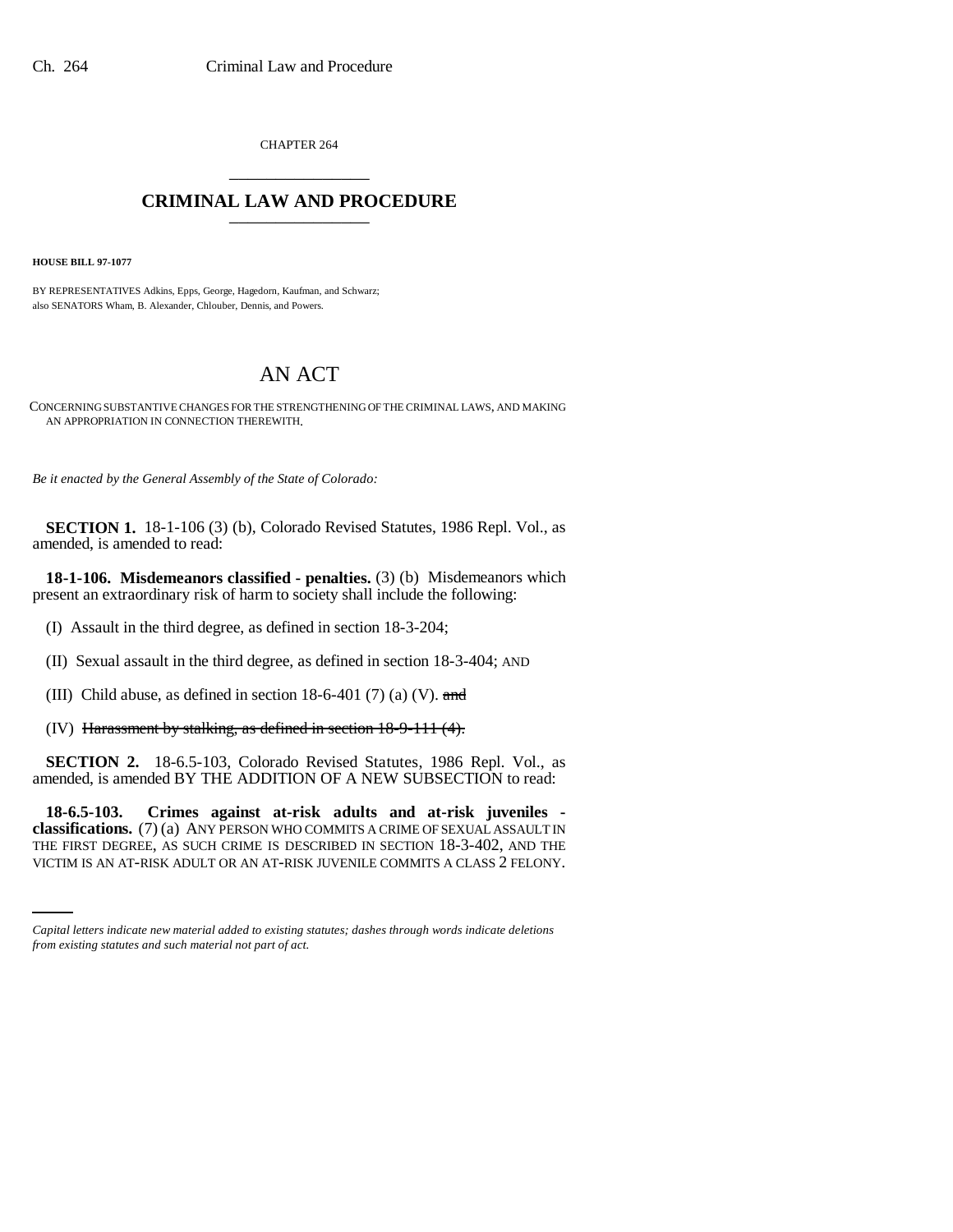(b) ANY PERSON WHO COMMITS A CRIME OF SEXUAL ASSAULT IN THE SECOND DEGREE, AS SUCH CRIME IS DESCRIBED IN SECTION 18-3-403, AND THE VICTIM IS AN AT-RISK ADULT OR AN AT-RISK JUVENILE, COMMITS A CLASS 3 FELONY.

(c) ANY PERSON WHO COMMITS SEXUAL ASSAULT IN THE THIRD DEGREE, AS SUCH CRIME IS DESCRIBED IN SECTION 18-3-404, AND THE VICTIM IS AN AT-RISK ADULT OR AN AT-RISK JUVENILE, COMMITS A CLASS 6 FELONY; EXCEPT THAT THE PERSON COMMITS A CLASS 3 FELONY IF THE PERSON COMPELS THE VICTIM TO SUBMIT BY USE OF SUCH FORCE, INTIMIDATION, OR THREAT AS SPECIFIED IN SECTION 18-3-402(1)(a), (1)(b), OR (1)(c), OR IF THE ACTOR ENGAGES IN THE CONDUCT DESCRIBED IN SECTION  $18-3-404(1)(g)$  OR  $(1.5)$ .

(d) ANY PERSON WHO COMMITS SEXUAL ASSAULT ON A CHILD, AS SUCH CRIME IS DESCRIBED IN SECTION 18-3-405, AND THE VICTIM IS AN AT-RISK JUVENILE, COMMITS A CLASS 3 FELONY; EXCEPT THAT, IF THE CIRCUMSTANCES DESCRIBED IN SECTION 18-3-405 (2) (a), (2) (b), (2) (c), OR (2) (d) ARE PRESENT, THE PERSON COMMITS A CLASS 2 FELONY.

(e) ANY PERSON WHO COMMITS SEXUAL ASSAULT ON A CHILD BY ONE IN A POSITION OF TRUST, AS SUCH CRIME IS DESCRIBED IN SECTION 18-3-405.3, AND THE VICTIM IS AN AT-RISK JUVENILE, COMMITS A CLASS 2 FELONY IF THE VICTIM IS LESS THAN FIFTEEN YEARS OF AGE OR A CLASS 3 FELONY IF THE VICTIM IS FIFTEEN YEARS OF AGE OR OLDER BUT LESS THAN EIGHTEEN YEARS OF AGE.

(f) ANY PERSON WHO COMMITS SEXUAL ASSAULT ON A CLIENT BY A PSYCHOTHERAPIST, AS SUCH CRIME IS DESCRIBED IN SECTION 18-3-405.5, AND THE VICTIM IS AN AT-RISK ADULT OR AN AT-RISK JUVENILE, COMMITS A CLASS 3 FELONY IF THE CIRCUMSTANCES DESCRIBED IN SECTION 18-3-405.5 (1) EXIST OR A CLASS 6 FELONY IF SUCH CIRCUMSTANCES ARE NOT PRESENT.

**SECTION 3.** 18-1-603, Colorado Revised Statutes, 1986 Repl. Vol., is amended to read:

**18-1-603. Complicity.** A person is legally accountable as principal for the behavior of another constituting a criminal offense if, with the intent to promote or facilitate the commission of the offense, he OR SHE aids, abets, or advises, OR ENCOURAGES the other person in planning or committing the offense.

**SECTION 4.** 18-9-111 (4) (b) (I), Colorado Revised Statutes, 1986 Repl. Vol., as amended, is amended to read:

**18-9-111. Harassment - stalking.** (4) (b) For the purposes of this subsection (4):

(I) "Credible threat" means a threat OR PHYSICAL ACTION that would cause a reasonable person to be in fear for the person's life or safety or the safety of his or her immediate family;

**SECTION 5.** 12-47-903 (5), Colorado Revised Statutes, 1991 Repl. Vol., as amended by section 3 of House Bill 97-1076, enacted at the First Regular Session of the Sixty-First General Assembly, is amended to read: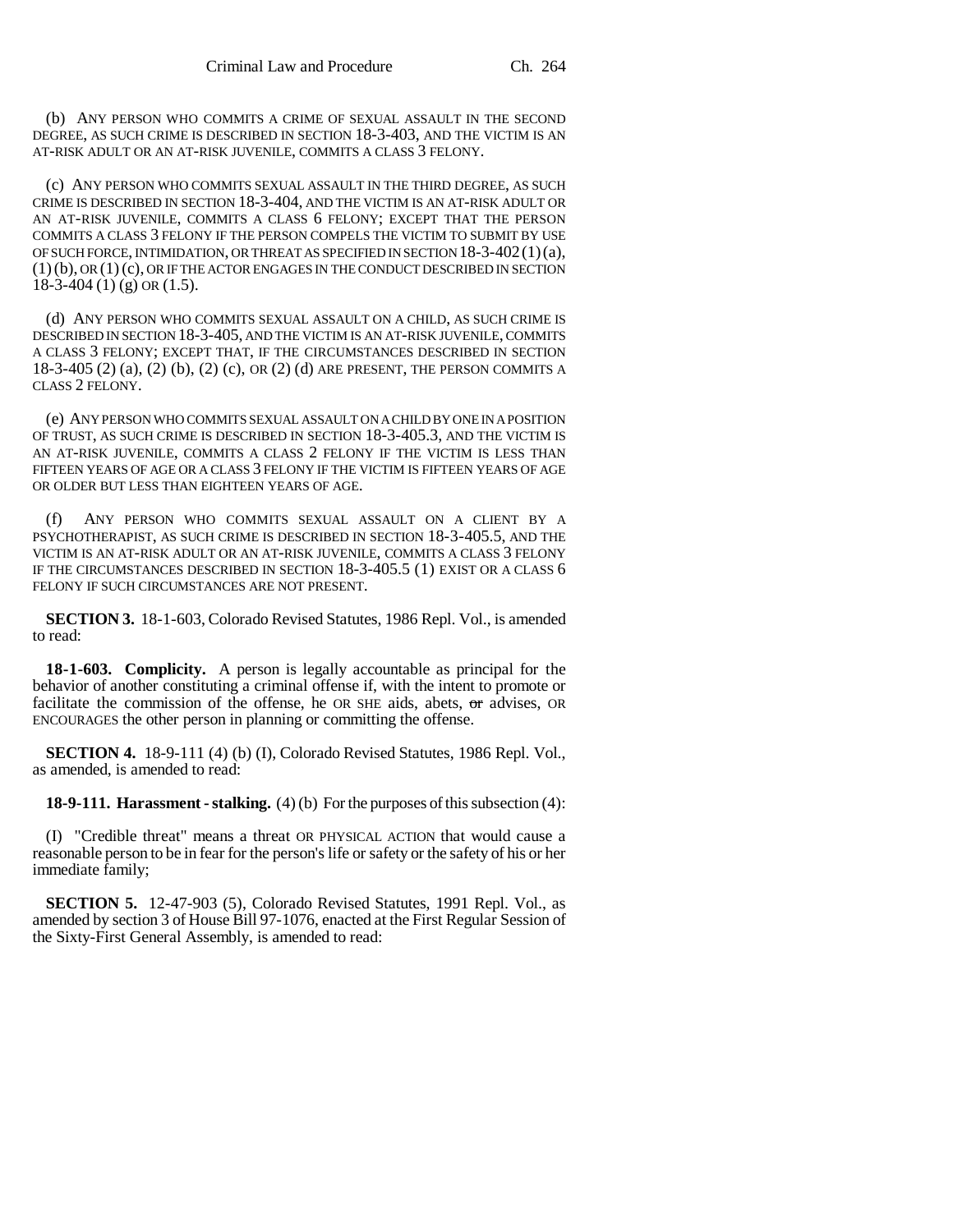**12-47-903. Violations - penalties.** (5) Any person violating WHO KNOWINGLY VIOLATES the provisions of section  $12-47-901$  (1) (d) SECTION 12-47-901 (1) (a), (1)(d), OR (1) (k), OR ANY PERSON WHO KNOWINGLY INDUCES, AIDS, OR ENCOURAGES A PERSON UNDER THE AGE OF EIGHTEEN YEARS TO VIOLATE THE PROVISIONS OF SECTIONS 12-47-901 (1) (a), (1) (b), OR (1) (c) may be proceeded against pursuant to section 18-6-701, C.R.S., for contributing to the delinquency of a minor.

**SECTION 6.** 18-8-111 (3), Colorado Revised Statutes, 1986 Repl. Vol., as amended, is amended to read:

**18-8-111. False reporting to authorities.** (3) For purposes of this section, "identifying information" means a person's name, address, birth date, social security number, and OR driver's license or Colorado identification number.

**SECTION 7.** 16-7-403 (2), Colorado Revised Statutes, 1986 Repl. Vol., as amended, is amended to read:

**16-7-403. Deferred sentencing of defendant.** (2) Prior to entry of a plea of guilty to be followed by deferred judgment and sentence, the district attorney, in the course of plea discussion as provided in sections 16-7-301 and 16-7-302, is authorized to enter into a written stipulation, to be signed by the defendant, the defendant's attorney of record, and the district attorney, under which the defendant is obligated to adhere to such stipulation. The conditions imposed in the stipulation shall be similar in all respects to conditions permitted as part of probation. ANY PERSON CONVICTED OF A CRIME, THE UNDERLYING FACTUAL BASIS OF WHICH INCLUDED AN ACT OF DOMESTIC VIOLENCE, AS DEFINED IN SECTION 18-6-800.3 (1), C.R.S., SHALL STIPULATE TO THE CONDITIONS SPECIFIED IN SECTION 16-11-204 (2) (b). In addition, the stipulation may require the defendant to perform community or charitable work service projects or make donations thereto. Upon full compliance with such conditions by the defendant, the plea of guilty previously entered shall be withdrawn and the charge upon which the judgment and sentence of the court was deferred shall be dismissed with prejudice. Such stipulation shall specifically provide that, upon a breach by the defendant of any condition regulating the conduct of the defendant, the court shall enter judgment and impose sentence upon such guilty plea. When, as a condition of the deferred sentence, the court orders the defendant to make restitution, evidence of failure to pay the said restitution shall constitute prima facie evidence of a violation. Whether a breach of condition has occurred shall be determined by the court without a jury upon application of the district attorney and upon notice of hearing thereon of not less than five days to the defendant or the defendant's attorney of record. Application for entry of judgment and imposition of sentence may be made by the district attorney at any time within the term of the deferred judgment or within thirty days thereafter. The burden of proof at such hearing shall be by a preponderance of the evidence, and the procedural safeguards required in a revocation of probation hearing shall apply.

**SECTION 8.** The introductory portion to 18-18-407 (1), Colorado Revised Statutes, 1986 Repl. Vol., as amended, is amended to read:

**18-18-407. Special offender.** (1) Upon a felony conviction under this part 4, the presence of any one or more of the following extraordinary aggravating circumstances designating the defendant a special offender shall require the court to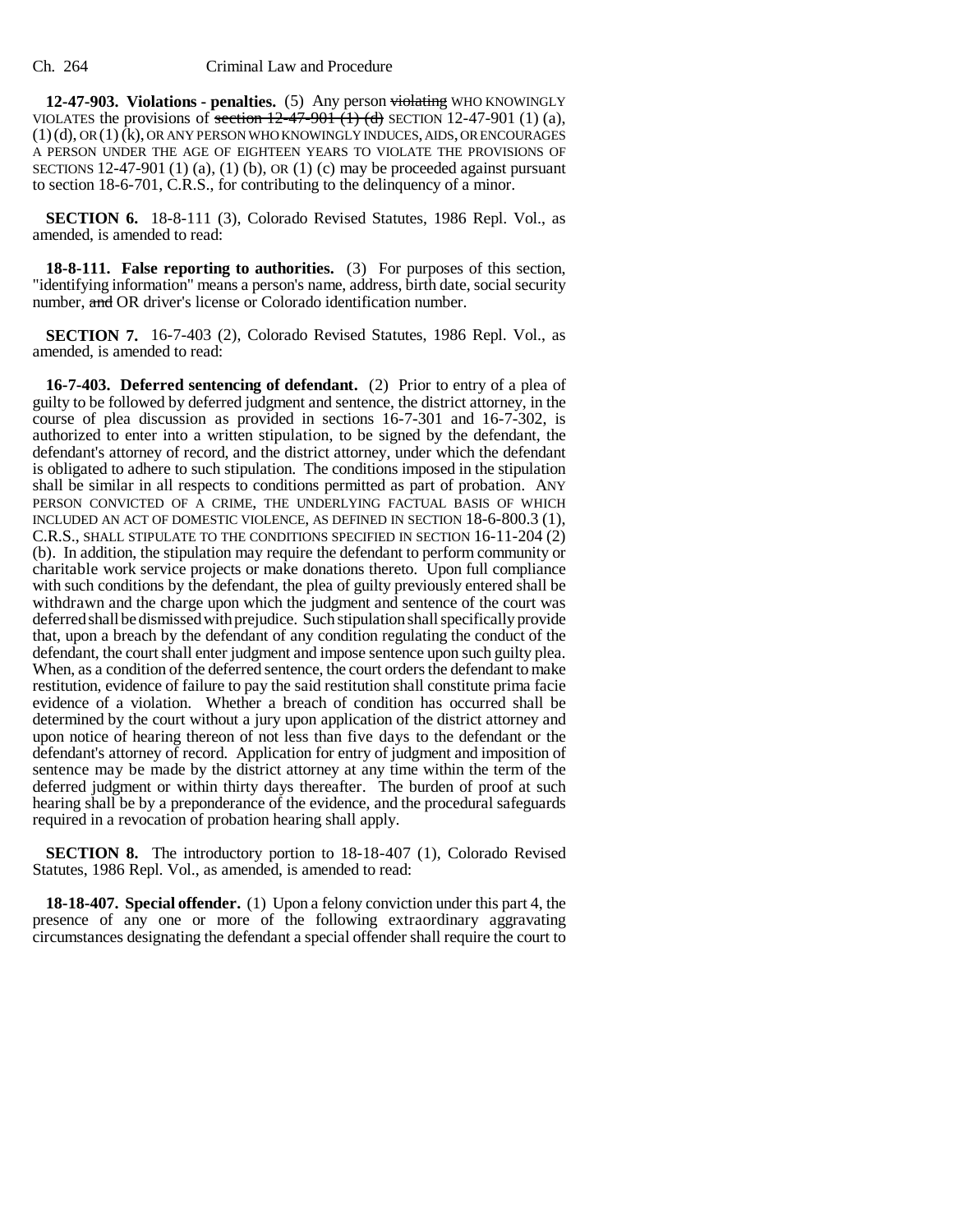sentence the defendant to a term greater than the presumptive range for A TERM OF AT LEAST THE MINIMUM TERM OF YEARS WITHIN THE PRESUMPTIVE RANGE FOR a class 2 felony but not more than twice the maximum term OF YEARS WITHIN THE PRESUMPTIVE RANGE for a class 2 felony: authorized in the presumptive range for the punishment of such felony:

**SECTION 9.** 18-18-405 (2) (a) (I) and (3) (a), Colorado Revised Statutes, 1986 Repl. Vol., as amended, are amended to read:

**18-18-405. Unlawful distribution, manufacturing, dispensing, sale, or possession.** (2) Except as is otherwise provided for offenses concerning marihuana and marihuana concentrate in section 18-18-406 and offenses involving minors in section  $18-18-407$  (1) (g), any person who violates any of the provisions of subsection (1) of this section:

(a) In the case of a controlled substance listed in schedule I or II of part 2 of this article, commits:

(I) A class 3 felony; except that a person commits a class 4 felony if such violation is based on the possession of a controlled substance listed in schedule II UNLESS OTHERWISE PROVIDED IN PARAGRAPH (a) OF SUBSECTION (3) OF THIS SECTION; or

(3) (a) Except as otherwise provided in section 18-18-407 relating to special offenders, any person convicted pursuant to paragraph (a) of subsection (2) of this section for knowingly manufacturing, dispensing, selling, distributing, possessing, or possessing with intent to manufacture, dispense, sell, or distribute, or inducing, attempting to induce, or conspiring with one or more other persons, to manufacture, dispense, sell, distribute, possess, or possess with intent to manufacture, dispense, sell, or distribute AN AMOUNT THAT IS OR HAS BEEN REPRESENTED TO BE:

(I) twenty-eight grams or more AT LEAST TWENTY-FIVE GRAMS OR ONE OUNCE BUT LESS THAN FOUR HUNDRED FIFTY GRAMS of any material, compound, mixture, or preparation which THAT contains cocaine, as defined in section 12-22-303 (6.5), C.R.S., A SCHEDULE I OR SCHEDULE II CONTROLLED SUBSTANCE AS LISTED IN SECTION 18-18-203 OR 18-18-204 shall be sentenced to the department of corrections for at least the minimum term of incarceration in the presumptive range provided for such offense in section 18-1-105 (1) (a);

(II) AT LEAST FOUR HUNDRED FIFTY GRAMS OR ONE POUND BUT LESS THAN ONE THOUSAND GRAMS OF ANY MATERIAL, COMPOUND, MIXTURE, OR PREPARATION THAT CONTAINS A SCHEDULE I OR SCHEDULE II CONTROLLED SUBSTANCE AS LISTED IN SECTION 18-18-203 OR 18-18-204 SHALL BE SENTENCED TO THE DEPARTMENT OF CORRECTIONS FOR A TERM OF AT LEAST THE MIDPOINT OF THE PRESUMPTIVE RANGE BUT NOT MORE THAN TWICE THE MAXIMUM PRESUMPTIVE RANGE PROVIDED FOR SUCH OFFENSE IN SECTION 18-1-105 (1) (a);

(III) ONE THOUSAND GRAMS OR ONE KILOGRAM OR MORE OF ANY MATERIAL, COMPOUND, MIXTURE, OR PREPARATION THAT CONTAINS A SCHEDULE I OR SCHEDULE II CONTROLLED SUBSTANCE AS LISTED IN SECTION 18-18-203 OR 18-18-204 SHALL BE SENTENCED TO THE DEPARTMENT OF CORRECTIONS FOR A TERM GREATER THAN THE MAXIMUM PRESUMPTIVE RANGE BUT NOT MORE THAN TWICE THE MAXIMUM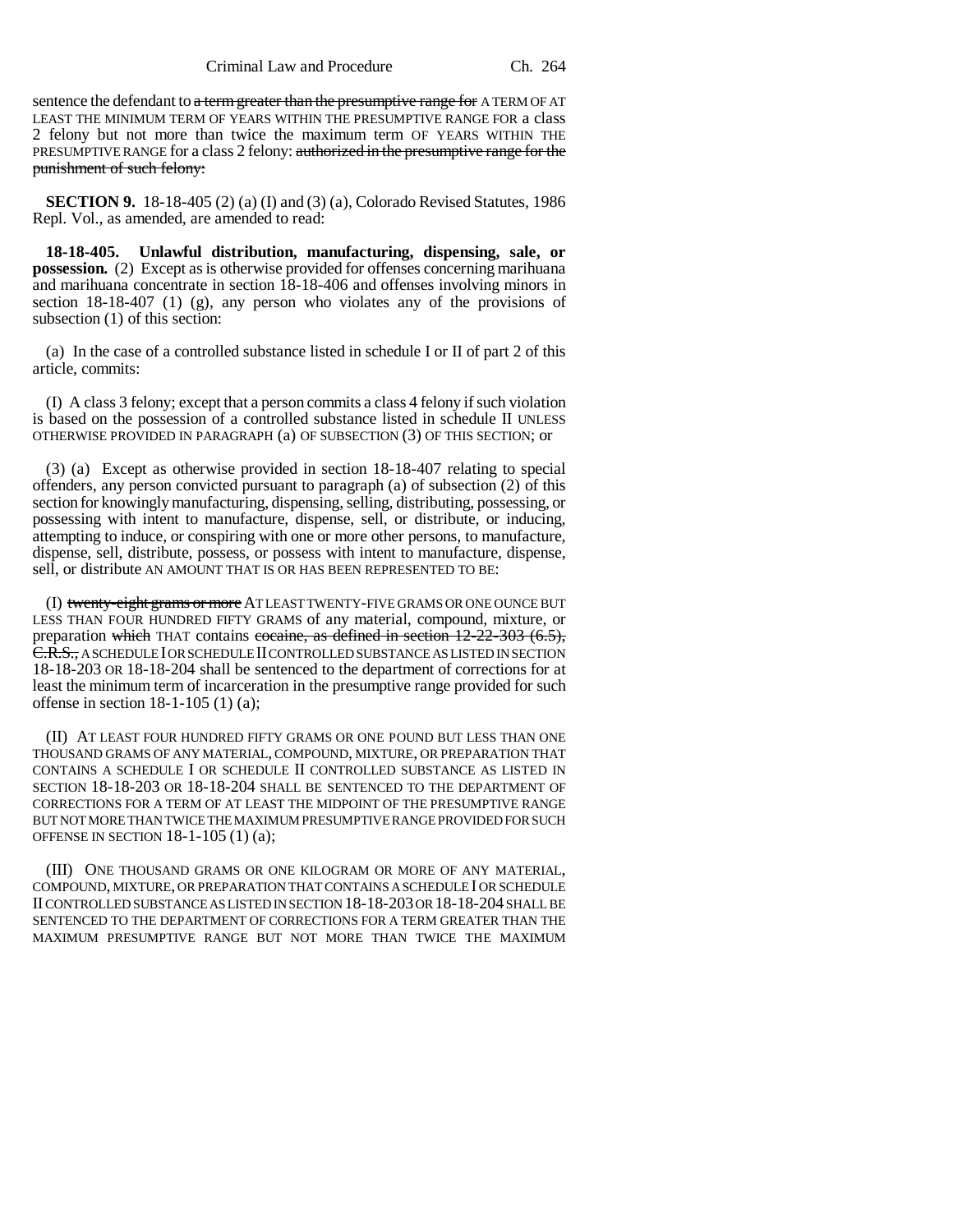#### Ch. 264 Criminal Law and Procedure

## PRESUMPTIVE RANGE PROVIDED FOR SUCH OFFENSE IN SECTION 18-1-105 (1) (a).

**SECTION 10.** 18-18-405 (4), Colorado Revised Statutes, 1986 Repl. Vol., as amended, is repealed as follows:

**18-18-405. Unlawful distribution, manufacturing, dispensing, sale, or possession.** (4) (a) Except as otherwise provided in section 18-18-407 relating to special offenders, any person convicted pursuant to paragraph  $(a)$ ,  $(b)$ ,  $(c)$ , or  $(d)$  of subsection (2) of this section for knowingly dispensing, selling, distributing, or possessing with intent to dispense, sell, or distribute a controlled substance to any person either within or upon the grounds of any public or private elementary, middle, junior high, or high school, vocational school, or public housing development, or within one thousand feet of the perimeter of any such school or public housing development grounds on any street, alley, parkway, sidewalk, public park, playground, or other area or premises which is accessible to the public, or within any private dwelling which is accessible to the public for the purpose of the sale, distribution, use, or exchange of controlled substances in violation of this article, shall be sentenced to the department of corrections for a minimum term of five years notwithstanding a lesser minimum term of incarceration in the presumptive range provided for such offense in section 18-1-105 (1) (a).

(b) If the conviction is subsequent to a prior conviction for a violation to which this subsection (4) applies, such person shall be sentenced to the department of corrections for at least a minimum term of twenty years notwithstanding a lesser minimum term of incarceration in the presumptive range provided for such offense in section  $18-1-105(1)(a)$ .

(c) For the purposes of this section, the term "public housing development" means any low-income housing project of any state, county, municipal, or other governmental entity or public body owned and operated by a public housing authority which has an on-site manager. "Public housing development" shall not include single-family dispersed housing or small or large clusters of dispersed housing which have no on-site manager.

**SECTION 11.** 18-3-102 (1) (e), Colorado Revised Statutes, 1986 Repl. Vol., as amended, is amended to read:

**18-3-102. Murder in the first degree.** (1) A person commits the crime of murder in the first degree if:

(e) He OR SHE commits unlawful distribution, dispensation, or sale of a controlled substance to a person under the age of eighteen years on school grounds as provided in section  $18-18-405$  (4) SECTION 18-18-407 (2), and the death of such person is caused by the use of such controlled substance; or

**SECTION 12.** 18-18-407 (2) (a) and (2) (c), Colorado Revised Statutes, 1986 Repl. Vol., as amended, are amended to read:

**18-18-407.** Special offender. (2) (a) Upon a conviction for a violation of section 18-18-404 or 18-18-405, if A DEFENDANT SHALL BE A SPECIAL OFFENDER IF the defendant unlawfully used any controlled substance in violation of section 18-18-404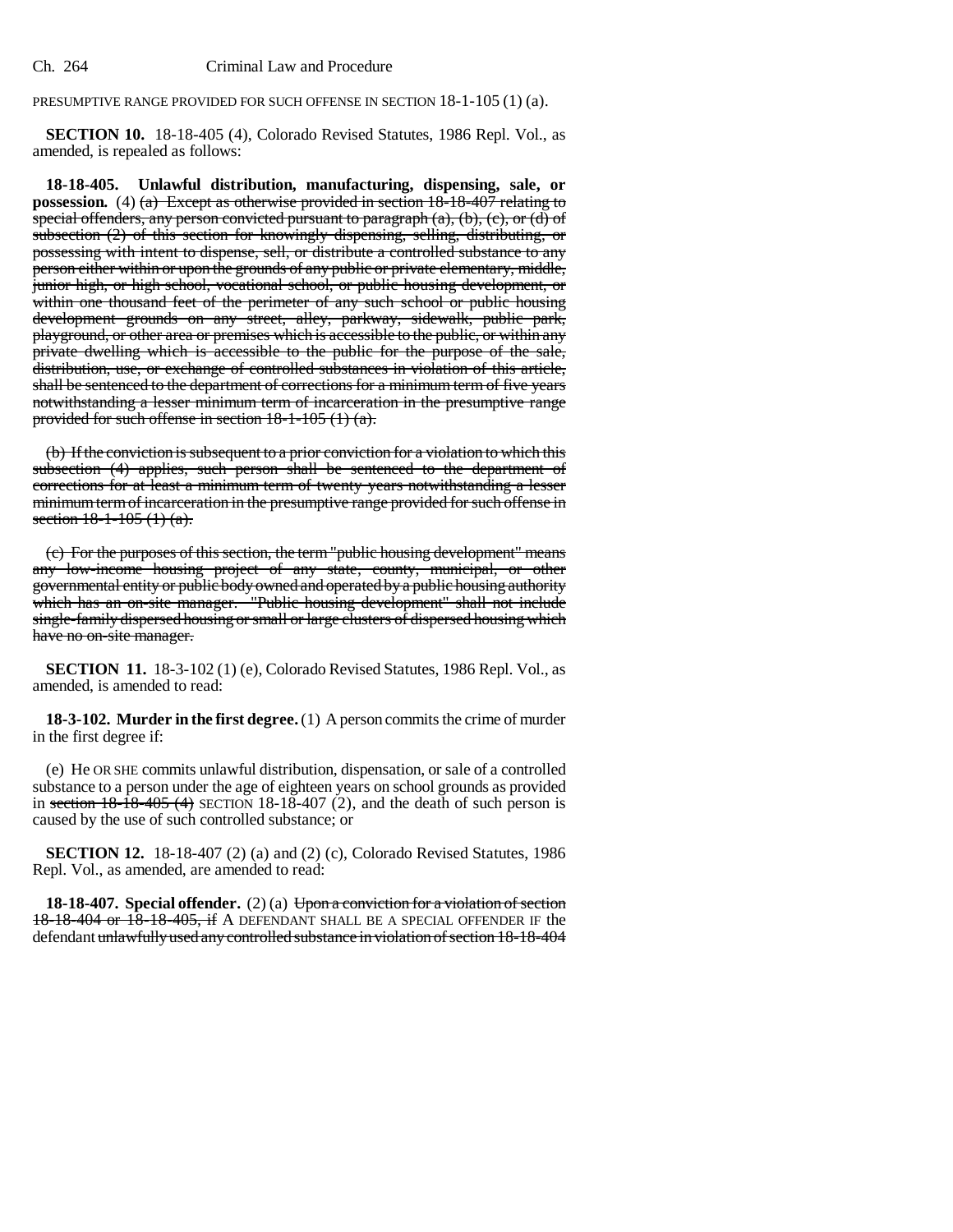Criminal Law and Procedure Ch. 264

or sold, or distributed IS CONVICTED OF SELLING, DISTRIBUTING, OR POSSESSING WITH INTENT TO DISTRIBUTE any controlled substance in violation of section 18-18-405 TO ANY PERSON either within or upon the grounds of any public or private elementary, middle, junior high, or high school, vocational school, or public housing development, or within one thousand feet of the perimeter of any such school or public housing development grounds on any street, alley, parkway, sidewalk, public park, playground, or other area or premises which is accessible to the public, or within any private dwelling which is accessible to the public for the purpose of the sale, distribution, use, or exchange of controlled substances in violation of this article, or in any school bus as defined in section 42-1-102 (88), C.R.S., while such school bus is engaged in the transportation of persons who are students at any public or private elementary, middle, junior high, or high school. the defendant shall be a special offender and The court is required, in addition to imposing any sentence to imprisonment, to fine the defendant without suspension at least twice the minimum fine provided for in section  $18-1-105(1)$  (a) (III) if the defendant's offense is a felony or in section 18-1-106 (1) if the defendant's offense is a misdemeanor.

(c) For the purposes of this section, the term "public housing development" has the same meaning as defined in section 18-18-405 (4) (c). MEANS ANY LOW-INCOME HOUSING PROJECT OF ANY STATE, COUNTY, MUNICIPAL, OR OTHER GOVERNMENTAL ENTITY OR PUBLIC BODY OWNED AND OPERATED BY A PUBLIC HOUSING AUTHORITY THAT HAS AN ON-SITE MANAGER. "PUBLIC HOUSING DEVELOPMENT" SHALL NOT INCLUDE SINGLE-FAMILY DISPERSED HOUSING OR SMALL OR LARGE CLUSTERS OF DISPERSED HOUSING HAVING NO ON-SITE MANAGER.

**SECTION 13.** 18-3-202 (2) (a), Colorado Revised Statutes, 1986 Repl. Vol., is amended to read:

**18-3-202. Assault in the first degree.** (2) (a) If assault in the first degree is committed under circumstances where the act causing the injury is performed not after deliberation, upon a sudden heat of passion, caused by a serious and highly provoking act of the intended victim, affecting the person causing the injury sufficiently to excite an irresistible passion in a reasonable person, AND WITHOUT AN INTERVAL BETWEEN THE PROVOCATION AND THE INJURY SUFFICIENT FOR THE VOICE OF REASON AND HUMANITY TO BE HEARD, it is a class 5 felony.

**SECTION 14.** 18-3-203 (2) (a), Colorado Revised Statutes, 1986 Repl. Vol., as amended, is amended to read:

**18-3-203. Assault in the second degree.** (2) (a) If assault in the second degree is committed under circumstances where the act causing the injury is performed not after deliberation, upon a sudden heat of passion, caused by a serious and highly provoking act of the intended victim, affecting the person causing the injury sufficiently to excite an irresistible passion in a reasonable person, AND WITHOUT AN INTERVAL BETWEEN THE PROVOCATION AND THE INJURY SUFFICIENT FOR THE VOICE OF REASON AND HUMANITY TO BE HEARD, it is a class 6 felony.

**SECTION 15.** 1-13-108, Colorado Revised Statutes, 1980 Repl. Vol., as amended, is repealed as follows:

**1-13-108. Anonymous statements concerning candidates or issues.** (1) Any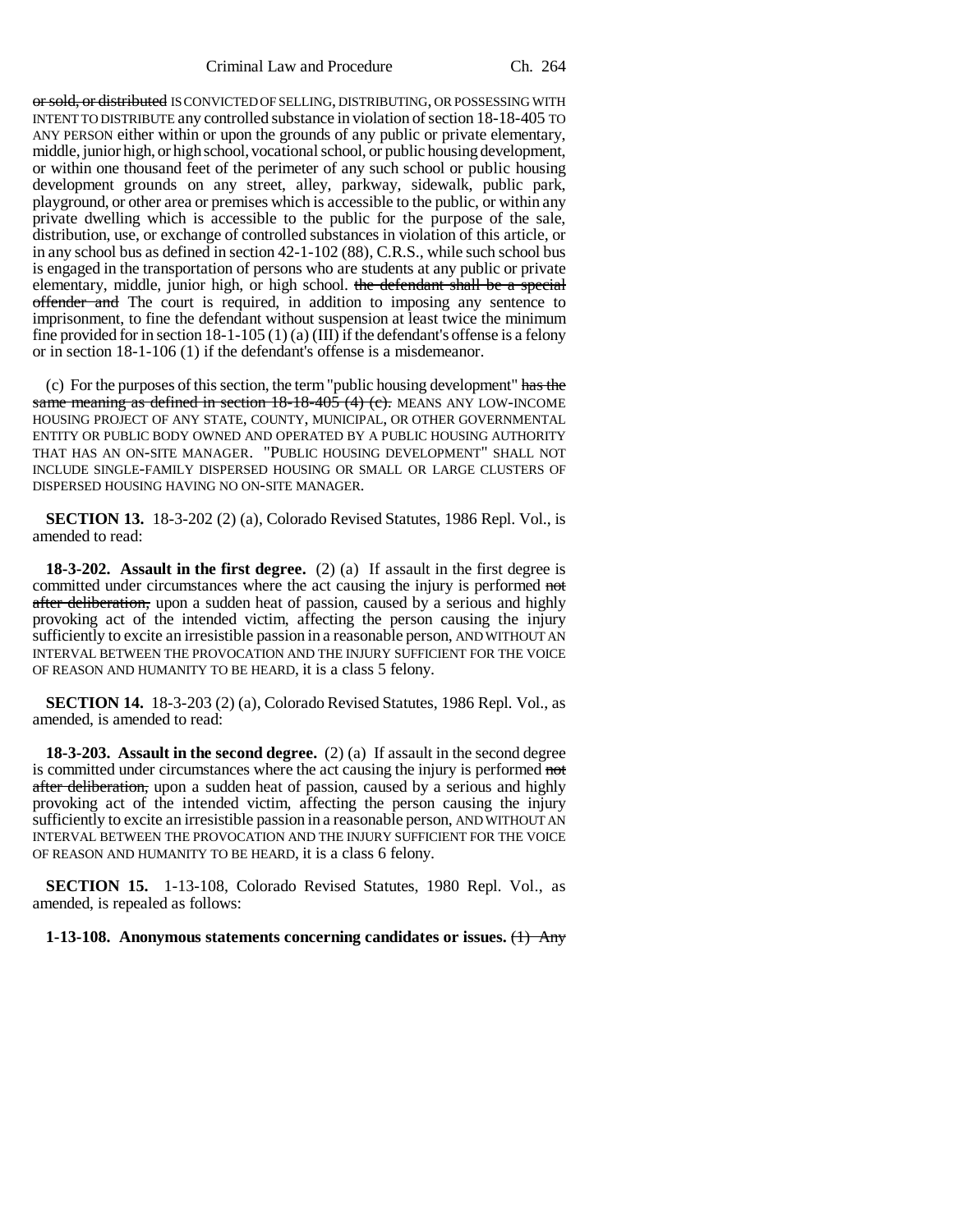## Ch. 264 Criminal Law and Procedure

person as defined in section 1-45-103 (9) who willfully causes to be published or printed or who intentionally causes to be distributed any card, pamphlet, circular, poster, dodger, advertisement, or other writing relating to any candidate for election for any office or relating to any issue which is to be submitted to the electors in any election provided by law which does not contain, clearly set apart from the text and identifying them as sponsors, the names of the persons, associations, committees, or corporations responsible for the publication, printing, or distribution of the same and the name of the president, chairman, or responsible official of each such association, committee, or corporation is guilty of a misdemeanor and, upon conviction thereof, shall be punished as provided in section 1-13-111.

(2) Subsection (1) of this section shall not apply to any person who distributes, publishes, or prints any such card, pamphlet, circular, poster, dodger, advertisement, or other writing but who is not responsible for authoring, authorizing, paying for, or ordering the material.

(3) The general assembly declares that the purpose of subsections (1) and (2) of this section is to further the compelling state interest in preserving the integrity of the election process by providing a means of identifying those persons who author, authorize, pay for or order the publishing, printing, or distributing of campaign materials. Such identification is intended to ascertain the source of statements that are fraudulent, libelous, false, or erroneous and as a result to insulate the election process from such statements. Such identification is also intended to help the voters make informed decisions by permitting interested persons to ascertain and evaluate the source of the statements. Additionally, such identification will facilitate any appropriate criminal prosecution for violations of section 1-13-109 relating to false statements.

**SECTION 16.** 31-10-1521.5, Colorado Revised Statutes, 1986 Repl. Vol., as amended, is repealed as follows:

**31-10-1521.5. Anonymous statements concerning candidates or issues penalties.** Any person, as defined in section 1-45-103 (3) (a), C.R.S., who willfully causes to be published or printed or who intentionally causes to be distributed any card, pamphlet, circular, poster, dodger, advertising, or other writing relating to any candidate for election to any office or relating to any issue which is to be submitted to the electors at any election conducted pursuant to this article which does not contain, clearly set apart from the text and identifying them as sponsors, the names of the persons, associations, committees, or corporations responsible for the publication, printing, or distribution of the same and the name of the president, chairman, or responsible official of each association, committee, or corporation is guilty of a misdemeanor and, upon conviction thereof, shall be punished as provided in section 31-10-1504.

**SECTION 17.** 18-1-105 (9) (a), Colorado Revised Statutes, 1986 Repl. Vol., as amended, is amended BY THE ADDITION OF A NEW SUBPARAGRAPH to read:

**18-1-105. Felonies classified - presumptive penalties.** (9) (a) The presence of any one or more of the following extraordinary aggravating circumstances shall require the court, if it sentences the defendant to incarceration, to sentence the defendant to a term of at least the midpoint in the presumptive range but not more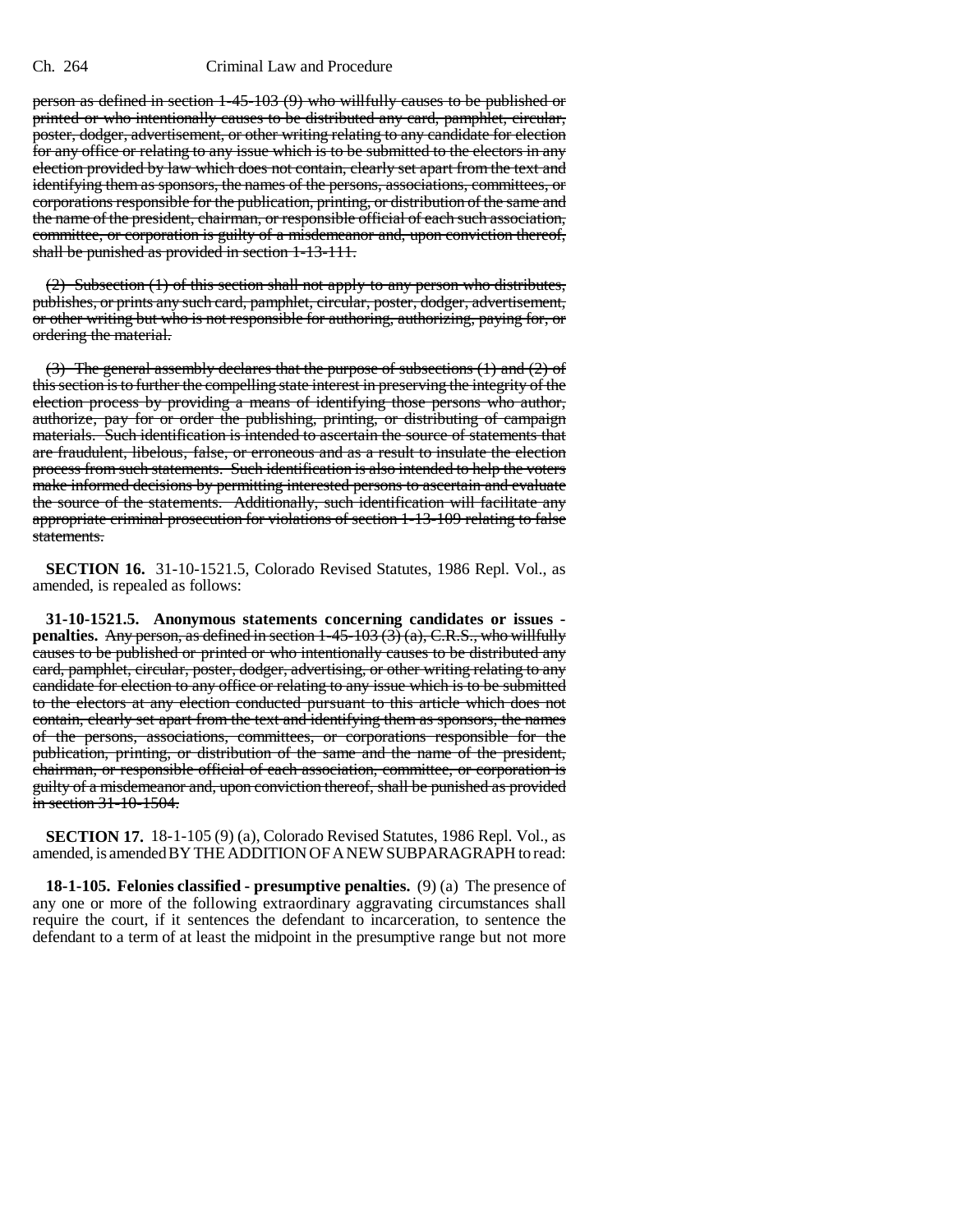than twice the maximum term authorized in the presumptive range for the punishment of a felony:

(IX) THE DEFENDANT IS UNDER EIGHTEEN YEARS OF AGE AND, AT THE TIME OF THE COMMISSION OF A FELONY, THE DEFENDANT WAS ON PROBATION FOR OR ON BOND WHILE AWAITING SENTENCING FOLLOWING REVOCATION OF PROBATION FOR ANOTHER OFFENSE THAT WOULD HAVE CONSTITUTED A FELONY IF COMMITTED BY AN ADULT.

**SECTION 18.** 18-1-105 (9.5), Colorado Revised Statutes, 1986 Repl. Vol., as amended, is amended BY THE ADDITION OF THE FOLLOWING NEW PARAGRAPHS to read:

**18-1-105. Felonies classified - presumptive penalties.** (9.5) The presence of any one or more of the following sentence-enhancing circumstances shall require the court, if it sentences the defendant to incarceration, to sentence the defendant to a term of at least the minimum in the presumptive range but not more than twice the maximum term authorized in the presumptive range for the punishment of a felony:

(a.5) THE DEFENDANT IS UNDER EIGHTEEN YEARS OF AGE AND, AT THE TIME OF THE COMMISSION OF THE FELONY, THE DEFENDANT WAS CHARGED WITH OR WAS ON BOND FOR A PREVIOUS OFFENSE THAT WOULD HAVE CONSTITUTED A FELONY IF COMMITTED BY AN ADULT;

(c.5) THE DEFENDANT IS UNDER EIGHTEEN YEARS OF AGE AND, AT THE TIME OF THE COMMISSION OF THE FELONY, THE DEFENDANT WAS ON BOND FOR HAVING PLED GUILTY TO A LESSER OFFENSE WHEN THE ORIGINAL OFFENSE CHARGED WAS AN OFFENSE THAT WOULD HAVE CONSTITUTED A FELONY IF COMMITTED BY AN ADULT;

(c.7) THE DEFENDANT IS UNDER EIGHTEEN YEARS OF AGE AND, AT THE TIME OF THE COMMISSION OF THE FELONY, THE DEFENDANT WAS UNDER A DEFERRED JUDGMENT AND SENTENCE FOR ANOTHER OFFENSE THAT WOULD HAVE CONSTITUTED A FELONY IF COMMITTED BY AN ADULT;

**SECTION 19.** 18-3-412.5 (1) (f), Colorado Revised Statutes, 1986 Repl. Vol., as amended, is amended to read:

**18-3-412.5. Sex offenders - duty to register - penalties.** (1) On and after July 1, 1994, any person who is convicted in the state of Colorado of an offense involving unlawful sexual behavior or for which the factual basis involved an offense involving unlawful sexual behavior as defined in this subsection (1) and any person who has been convicted, on and after July 1, 1994, in any other state of an offense that, if committed in the state of Colorado, would constitute an offense involving unlawful sexual behavior as defined in this subsection (1) or any person who is released from the custody of the department of corrections having completed serving a sentence for an offense involving unlawful sexual behavior or for which the factual basis involved an offense involving unlawful sexual behavior as defined in this subsection (1) shall be required to register in the manner prescribed in subsection (2) of this section. For purposes of this section, "unlawful sexual behavior" is defined as:

(f) Sexual assault on a child CLIENT by a psychotherapist, in violation of section 18-3-405.5;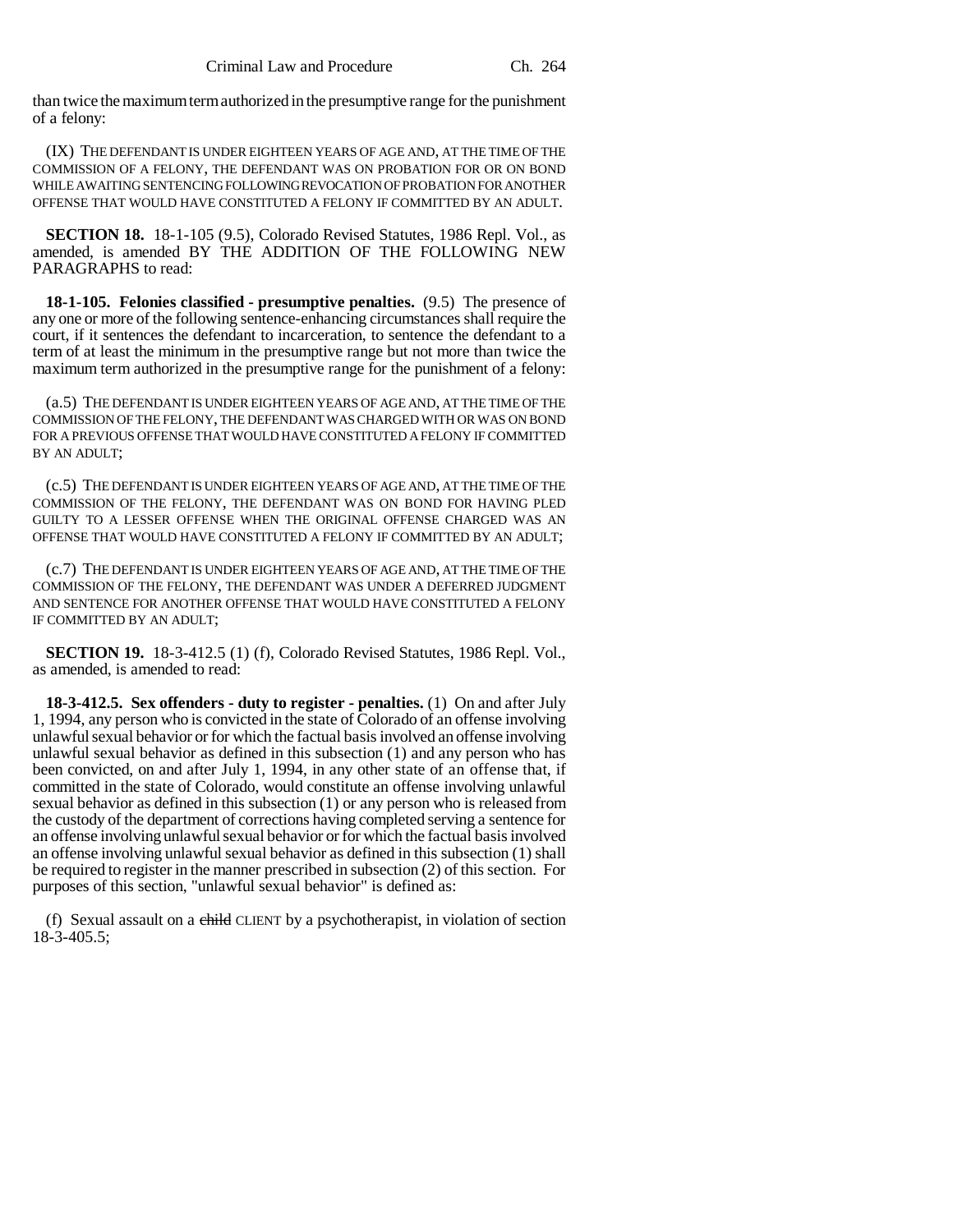**SECTION 20.** 18-8-105 (2) (e), Colorado Revised Statutes, 1986 Repl. Vol., is amended, and the said 18-8-105 (2) is further amended BY THE ADDITION OF A NEW PARAGRAPH, to read:

**18-8-105. Accessory to crime.** (2) "Render assistance" means to:

(a.5) HARBOR OR CONCEAL THE VICTIM OR A WITNESS TO THE CRIME; OR

(e) Conceal, destroy, or alter any physical OR TESTIMONIAL evidence that might aid in the discovery, detection, apprehension, prosecution, conviction, or punishment of such person.

**SECTION 21.** 24-4.2-104 (1) (a) (II) (B), Colorado Revised Statutes, 1988 Repl. Vol., as amended, is amended to read:

**24-4.2-104. Surcharges levied on criminal actions and traffic offenses.**  $(1)$  (a) (II) (B) The surcharge in sub-subparagraph (A) of this subparagraph (II) shall apply to charges brought pursuant TO THE FOLLOWING SECTIONS: 18-3-305, 18-3-402, 18-3-403, 18-3-404, 18-3-405, 18-3-405.3, 18-3-405.5, 18-6-301, 18-6-302, 18-6-402, 18-6-403, 18-6-404, 18-7-302, 18-7-402, and 18-7-405, 18-7-405.5, AND 18-7-406, C.R.S., or any attempt to commit any of these crimes.

**SECTION 22.** 18-9-112 (2), Colorado Revised Statutes, 1986 Repl. Vol., is amended to read:

**18-9-112. Loitering - definition.** (2) A person commits a class 1 petty offense if he OR SHE,

(a) Loiters for the purpose of begging; or

(b) Loiters for the purpose of unlawful gambling with cards, dice, or other gambling paraphernalia; or

(c) Loiters for the purpose of engaging or soliciting another person to engage in prostitution or deviate sexual intercourse; or

 $(d)$  with intent to interfere with or disrupt the school program or with intent to interfere with or endanger schoolchildren, loiters in a school building or on school grounds or within one hundred feet of school grounds when persons under the age of eighteen are present in the building or on the grounds, not having any reason or relationship involving custody of, or responsibility for, a pupil or any other specific, legitimate reason for being there, and having been asked to leave by a school administrator or his representative or by a peace officer. or

(e) Loiters with one or more persons for the purpose of unlawfully using or possessing a controlled substance, as defined in section 12-22-303 (7), C.R.S.

**SECTION 23.** 18-4-401 (2) (b) and (2) (c), Colorado Revised Statutes, 1986 Repl. Vol., as amended, are amended to read:

**18-4-401. Theft.** (2) Theft is: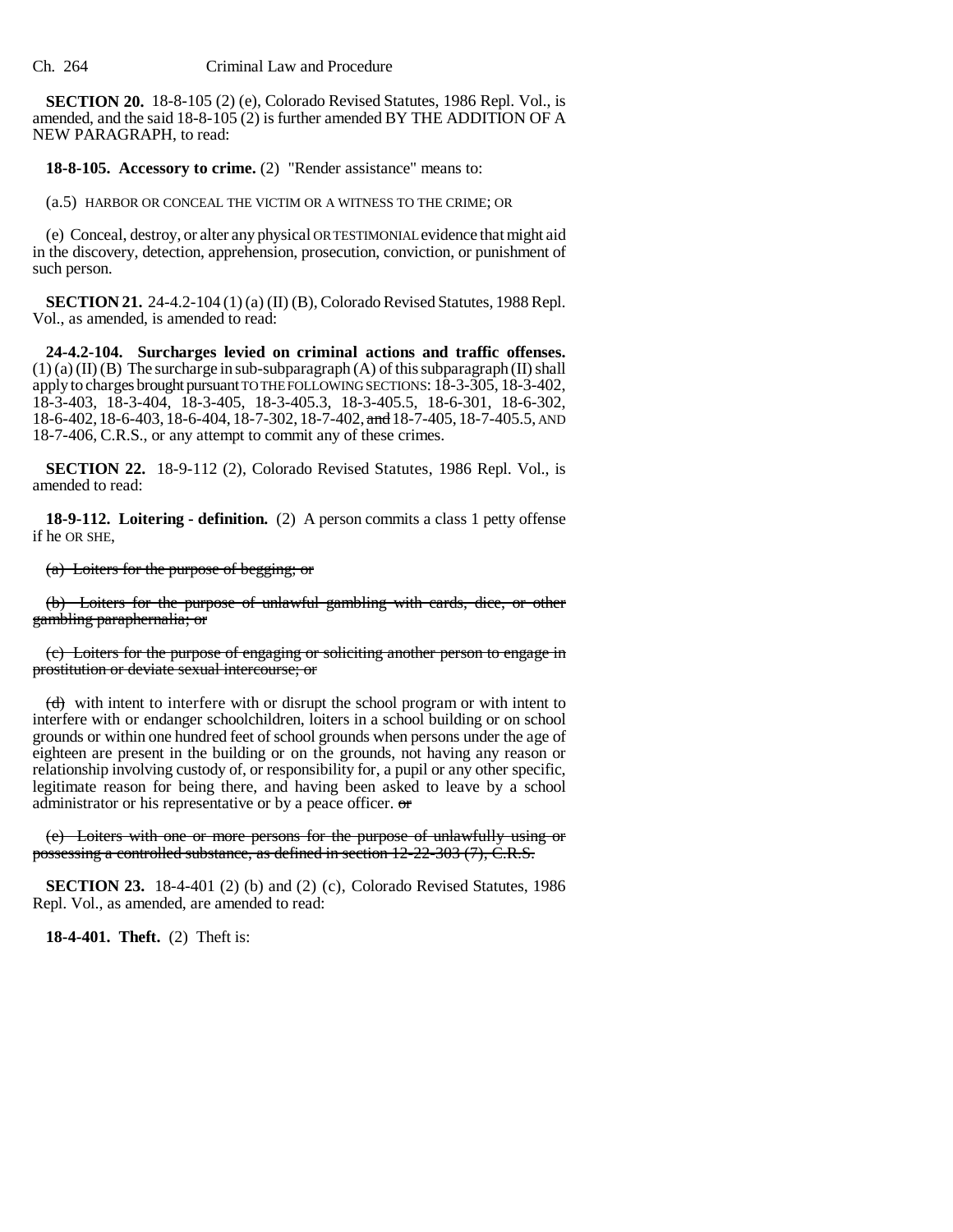(b) A class 2 misdemeanor if the value of the thing involved is one hundred dollars or more but less than four FIVE hundred dollars;

(c) A class 4 felony if the value of the thing involved is four FIVE hundred dollars or more but less than fifteen thousand dollars;

**SECTION 24.** 17-22.5-405 (5) (b), Colorado Revised Statutes, 1986 Repl. Vol., as amended, is amended to read:

**17-22.5-405. Earned time.** (5) (b) As used in this subsection (5), unless the context otherwise requires, a "nonviolent felony offense" means a felony offense other than a crime of violence as defined in section 16-11-309 (2), C.R.S., any of the felony offenses set forth in section 18-3-104, 18-4-203, OR 18-4-301, or 18-4-401  $(2)$  (c), (2) (d), or (5), C.R.S., or any felony offense committed against a child as set forth in articles 3, 6, and 7 of title 18, C.R.S.

**SECTION 25.** The introductory portion to 24-75-302 (2), Colorado Revised Statutes, 1988 Repl. Vol., as amended, is amended, and the said 24-75-302 (2) is further amended BY THE ADDITION OF THE FOLLOWING NEW PARAGRAPHS, to read:

**24-75-302. Capital construction fund - capital assessment fees - calculation.** (2) As of July 1, 1988, and July 1 of each year thereafter through July 1, 1998, AND AS OF JULY 1, 2000, AND JULY 1, 2001, a sum as specified in this subsection (2) shall accrue to the capital construction fund. The state treasurer and the controller shall transfer such sum out of the general fund and into the capital construction fund as moneys become available in the general fund during the fiscal year beginning on said July 1. Transfers between funds pursuant to this subsection (2) shall not be deemed to be appropriations subject to the limitations of section 24-75-201.1. The amount which shall accrue pursuant to this subsection (2) shall be as follows:

(m) ON JULY 1, 2000, FOUR HUNDRED SEVENTY-EIGHT THOUSAND SIX HUNDRED THIRTY-FOUR DOLLARS PURSUANT TO H.B.97-1077, ENACTED AT THE FIRST REGULAR SESSION OF THE SIXTY-FIRST GENERAL ASSEMBLY; AND

(n) ON JULY 1, 2001, NINE HUNDRED FIVE THOUSAND SEVEN HUNDRED TWENTY-THREE DOLLARS PURSUANT TO H.B. 97-1077, ENACTED AT THE FIRST REGULAR SESSION OF THE SIXTY-FIRST GENERAL ASSEMBLY.

**SECTION 26.** Part 1 of article 1 of title 17, Colorado Revised Statutes, 1986 Repl. Vol., as amended, is amended BY THE ADDITION OF A NEW SECTION to read:

**17-1-120. Appropriation to comply with section 2-2-703.** (1) PURSUANT TO SECTION 2-2-703, C.R.S., THE FOLLOWING STATUTORY APPROPRIATIONS, OR SOMUCH THEREOF AS MAY BE NECESSARY, ARE MADE IN ORDER TO IMPLEMENT HB 97-1077, ENACTED AT THE FIRST REGULAR SESSION OF THE SIXTY-FIRST GENERAL ASSEMBLY:

(a) FOR THE FISCAL YEARS BEGINNING JULY 1, 1997, JULY 1, 1998, AND JULY 1, 1999, NO ADDITIONAL APPROPRIATIONS ARE NECESSARY FOR THE IMPLEMENTATION OF SAID HB 97-1077.